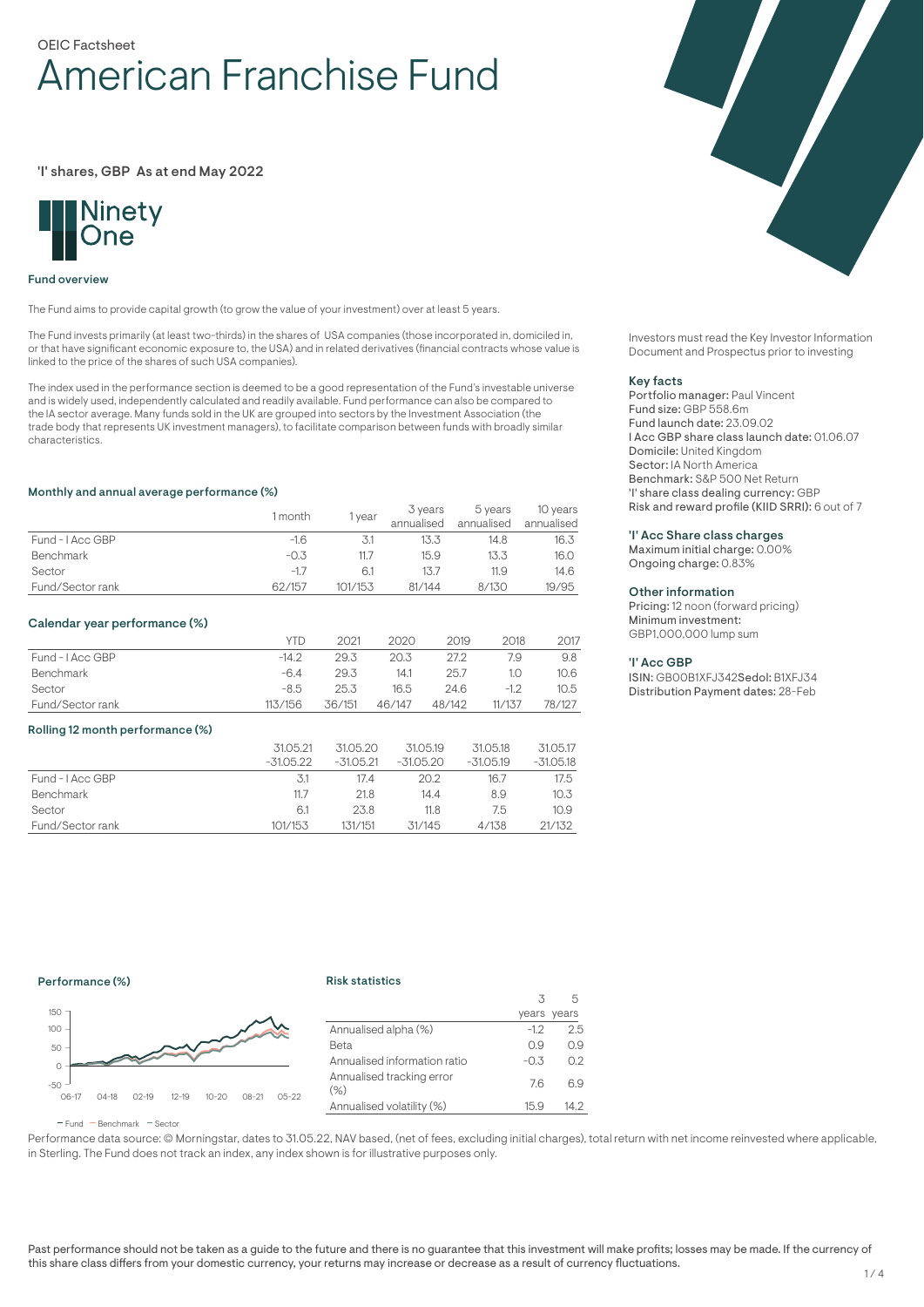# American Franchise Fund

| Top holdings (%)                    |      |
|-------------------------------------|------|
| Microsoft Corp                      | 8.7  |
| Alphabet Inc                        | 6.6  |
| Autodesk Inc.                       | 5.0  |
| Automatic Data Processing Inc       | 47   |
| Adobe Inc                           | 3.7  |
| Dolby Laboratories Inc              | 3.6  |
| <b>FactSet Research Systems Inc</b> | 3.5  |
| Intuit Inc.                         | 3.3  |
| Activision Blizzard Inc             | 3.3  |
| Becton Dickinson and Co             | 3.3  |
| Total                               | 45.7 |

Number of equity holdings: 32

#### Sector analysis (%)

| Information Technology        | 41.0 |
|-------------------------------|------|
| <b>Communication Services</b> | 15.7 |
| <b>Health Care</b>            | 15.5 |
| Financials                    | 12.6 |
| <b>Consumer Discretionary</b> | 7.8  |
| <b>Consumer Staples</b>       | 5.0  |
| Industrials                   | 2.2  |
| Cash                          | 0.2  |
| Total                         |      |

#### Top & bottom stock weightings vs

| 4.9    |
|--------|
| 4.5    |
| 3.6    |
| 3.5    |
| 3.2    |
| $-1.4$ |
| $-1.7$ |
| $-1.8$ |
| $-3.0$ |
| $-6.6$ |
|        |

#### Top & bottom sector weightings vs benchmark (%)

| <b>DUILLING NAVOL</b>  |        |
|------------------------|--------|
| Information Technology | 14.0   |
| Communication Services | 6.8    |
| Financials             | 1.4    |
| <b>Health Care</b>     | 1.1    |
| Consumer Staples       | $-1.5$ |
| Materials              | $-2.8$ |
| Utilities              | $-3.0$ |
| Consumer Discretionary | $-3.1$ |
| Energy                 | $-4.8$ |
| Industrials            | -5.6   |
|                        |        |

The portfolio may change significantly over a short period of time. This is not a buy or sell recommendation for any particular security. Figures may not always sum to 100 due to rounding.

The yield information has been calculated as at 31.05.22. Where FTSE data is shown, source: FTSE International Limited ("FTSE") © FTSE 2022. Please note a disclaimer applies to FTSE data and can be found at https://research.ftserussell.com/products/downloads/FTSE\_Wholly\_Owned\_Non-Partner.pdf. Where MSCI data is shown, source: MSCI. MSCI makes no express or implied warranties or representations and shall have no liability whatsoever with respect to any MSCI data contained herein. The MSCI data may not be further redistributed or used as a basis for other indices or any securities or financial products. This report is not approved, endorsed, reviewed or produced by MSCI. None of the MSCI data is intended to constitute investment advice or a recommendation to make (or refrain from making) any kind of investment decision and may not be relied on as such. All other information is from Ninety One at 31.05.22.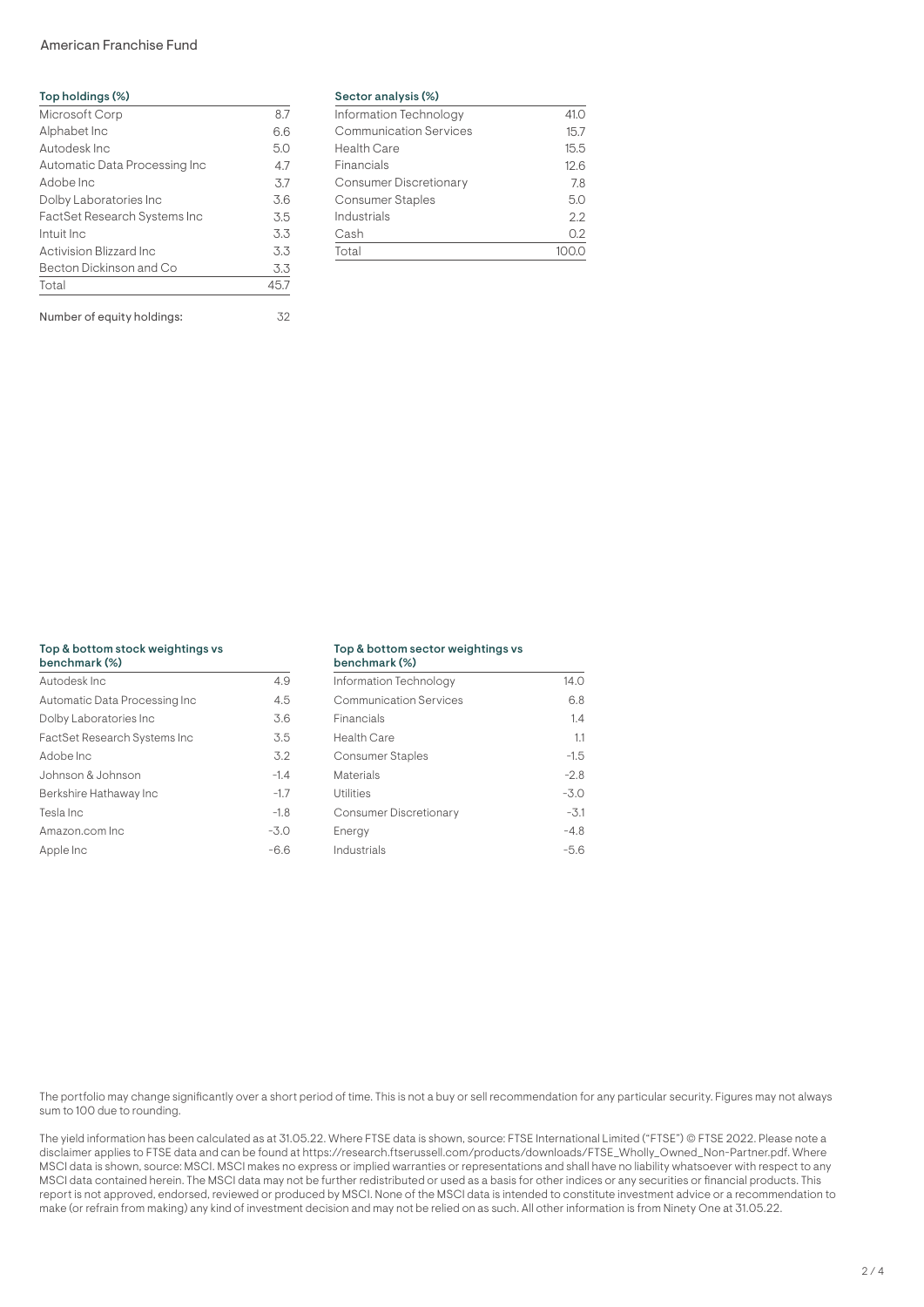# American Franchise Fund

### General risks

The value of these investments, and any income generated from them, will be affected by changes in interest rates, general market conditions and other political, social and economic developments, as well as by specific matters relating to the assets in which they invest. Past performance does not predict future returns; losses may be made. Ongoing costs and charges will impact returns. The Fund's objectives will not necessarily be achieved and there is no guarantee that these investments will make profits; losses may be made. Environmental, social or governance related risk events or factors, if they occur, could cause a negative impact on the value of investments. This Fund may not be appropriate for investors who plan to withdraw their money within the short to medium term.

# Specific fund risks

Concentrated portfolio: The portfolio invests in a relatively small number of individual holdings. This may mean wider fluctuations in value than more broadly invested portfolios.

Currency exchange: Changes in the relative values of different currencies may adversely affect the value of investments and any related income.

Derivatives: The use of derivatives is not intended to increase the overall level of risk. However, the use of derivatives may still lead to large changes in value and includes the potential for large financial loss. A counterparty to a derivative transaction may fail to meet its obligations which may also lead to a financial loss.

Equity investment: The value of equities (e.g. shares) and equity-related investments may vary according to company profits and future prospects as well as more general market factors. In the event of a company default (e.g. insolvency), the owners of their equity rank last in terms of any financial payment from that company.

Geographic / Sector: Investments may be primarily concentrated in specific countries, geographical regions and/or industry sectors. This may mean that the resulting value may decrease whilst portfolios more broadly invested might grow.

## Important information

All data as at 31.05.22. The most up to date fund details (e.g. name, overview, key facts etc) are reflected as at the date of publication. Any changes effective after publication will appear in the next update. This is a marketing communication. We recommend that you seek independent financial advice to ensure this Fund is suitable for your investment needs. This communication should not be distributed to retail customers who are resident in countries where the Fund is not registered for sale or in any other circumstances where its distribution is not authorised or is unlawful.

All the information contained in this communication is believed to be reliable but may be inaccurate or incomplete. A rating is not a recommendation to buy, sell or hold a fund.

The Fund is a sub-fund of the Ninety One Funds Series range (series i - iv) which are incorporated in England and Wales as investment companies with variable capital. Ninety One Fund Managers UK Ltd (registered in England and Wales No. 2392609 and authorised and regulated by the Financial Conduct Authority) is the authorised corporate director of the Ninety One Funds Series range.

This communication is not an invitation to make an investment nor does it constitute an offer for sale. Any decision to invest in the Fund should be made only after reviewing the full offering documentation, including the Key Investor Information Documents (KIID) and Prospectus, which set out the fund specific risks. Fund prices and copies of the Prospectus, annual and semi-annual Report & Accounts, Instruments of Incorporation and the Key Investor Information Documents may be obtained from www.ninetyone.com.